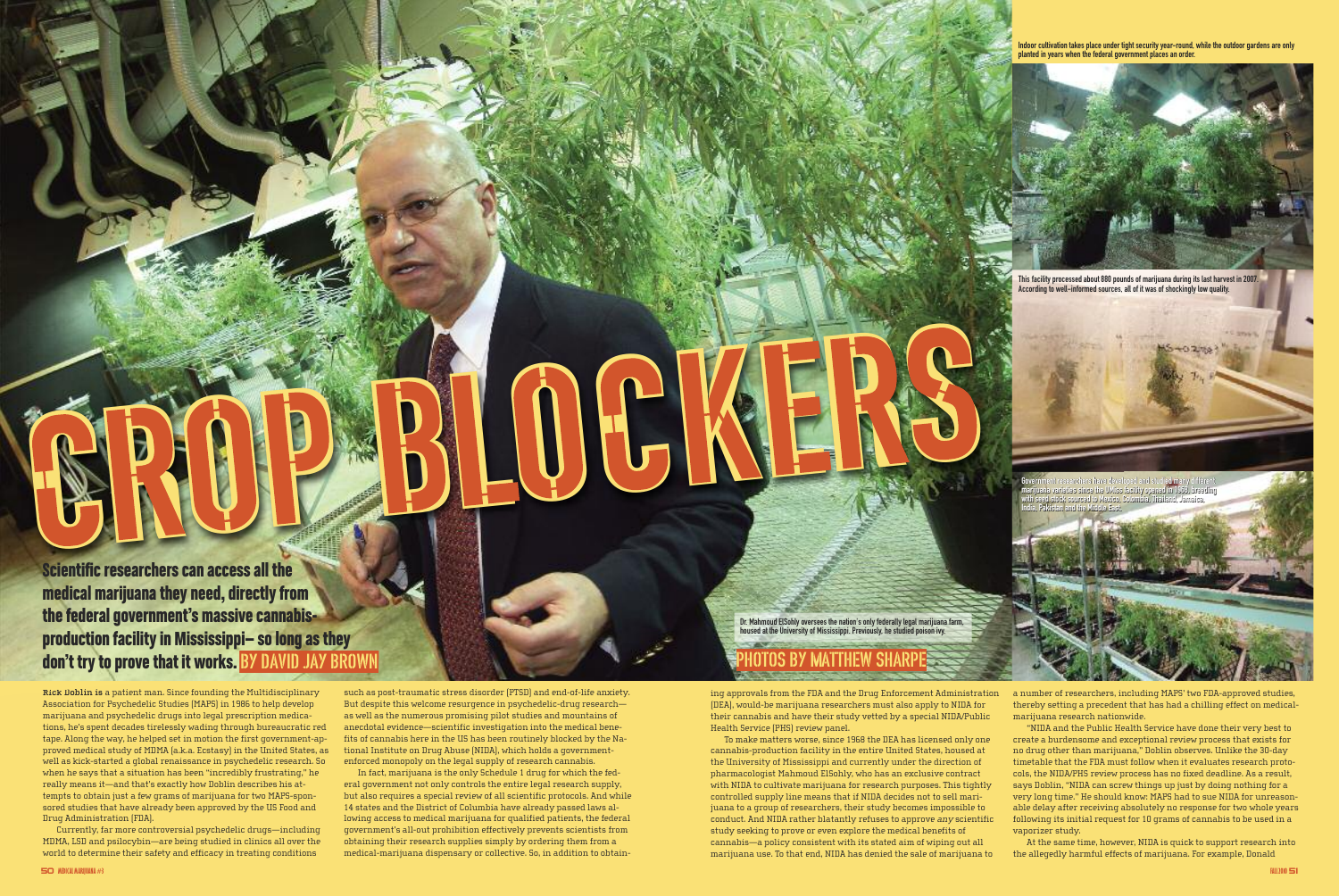Abrams, a clinical researcher at the University of California at San Francisco, tried for many years to obtain a batch from NIDA in order to research how cannabis might help AIDS patients. But NIDA steadfastly refused to provide any—until Abrams changed the focus of his study to investigating whether marijuana was dangerous for people with AIDS. At that point, NIDA not only supplied the research cannabis, but also gave him \$1 million in funding.

Seeing the writing on the wall, Doblin and MAPS decided to try an end run around NIDA in 2001 by supporting the creation of an independent marijuana-production facility overseen by Lyle Craker, the director of the Medicinal Plant Program at the University of Massachusetts at Amherst. "This MAPS-funded facility would break NIDA's monopoly, eliminate its lengthy and biased review process, and end the stranglehold on medical-marijuana research for the first time in more than four decades," Doblin says. With MAPS' support, Craker applied to the DEA for a license to open the new facility. The DEA ultimately denied the request in 2007, after which MAPS appealed that decision—sparking a legal conflict that continues to this day.

Meanwhile, there are four American citizens who have no trouble whatsoever getting marijuana from NIDA—in fact, a metal container of pre-rolled, taxpayer-funded joints arrives at their doctors' offices once a month, courtesy of the government's nowdefunct Compassionate Investigational New Drug (IND) Program. NIDA began the program in 1978 as part of a lawsuit settlement with Robert Randall, a glaucoma sufferer who was arrested for cultivating marijuana but won his case using a "medical necessity" defense. The Compassionate IND Program was officially terminated in 1992, but a handful of patients continue to receive their regular shipments direct from the government facility at the University of Mississippi (see "Medicine Man," page 56), along with a federal license to smoke it—even in states with no laws protecting medical use.

### 'The marijuana that NIDA sends out is an old, dried, low-potency product with sticks and stems. It d<u>oe</u>s not meet the standards **WE WOULD SET**

Unfortunately, even for those lucky few, there's one major problem. "If you speak to any of the patients who have been part of this program, you'll find that they have consistently complained about the quality of the material they're getting from the government," says Dr. Craker, whose proposed UMass facility would focus on providing medical-grade marijuana to all governmentapproved studies in a timely manner—a significant break from NIDA's current practices—and also produce marijuana containing significant amounts of cannabidiol

(CBD). A naturally occurring molecule in the cannabis plant that modulates how THC is metabolized in the body, CBD has been shown to be of major importance in reducing anxiety and treating chronic ailments. However, NIDA's marijuana fails to provide the necessary levels of CBD.

As Doblin notes: "ElSohly claims that this is because nobody has ever asked him for it despite the fact that researchers have been talking about CBD as an important medicinal cannabinoid for many years. We would be producing marijuana with the goal of maximizing its therapeutic potential and minimizing its risk profile, while it seems that ElSohly and NIDA grow marijuana to maximize the risk profile and minimize the therapeutic potential. The marijuana that they send out is an old, dried, low-potency product with sticks and stems; it does not in any way meet the standards that we would set."

For his part, ElSohly defends the government's current approach. "The advocates of medical marijuana, their ultimate goal is not to have this material available for investigators, but rather for patients," he argues. "They're not thinking about it in terms of who is going to be out there ready to manufacture this material as a pharmaceutical product." At the same time, few stand to lose more if a new production facility moves forward than ElSohly, who not only earns a paycheck overseeing the government's marijuana farm, but also makes a substantial personal profit selling THC for a generic version of the FDA-approved drug Marinol. El-Sohly, who is convinced that pharmaceutical production and non-smoking-based delivery